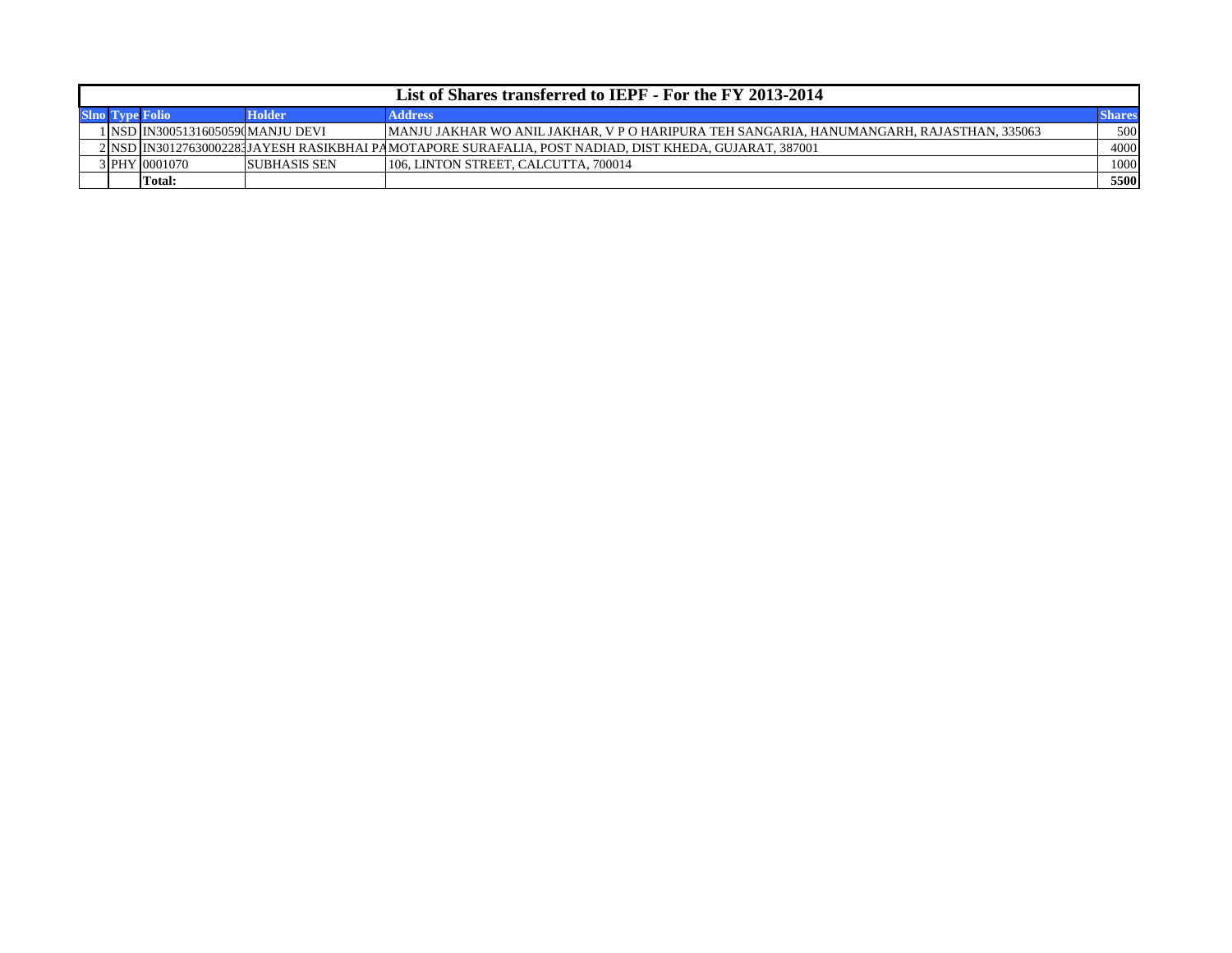| CIN/BCIN                                                | 172200761993PLC015939                                         |                                              | Prefill $\qquad$                                     |                                                                 | Note: This sheet is againable for uploading the garticulars related to the amount credited to investor Education and Protection Fund.<br>Make sum that the details are in accordance with the information aiready provided in a-f<br>Company/Bank Name | ZEN TEO INOLOGIES LIMITED                                                                                                               |                                        |                                                          |                                                        |                          |                                     |                                                       |                                                                                                                                                                                       |                       |                                                                                       |                                                |                  |            |                                                   |                                                           |                |                                                             |
|---------------------------------------------------------|---------------------------------------------------------------|----------------------------------------------|------------------------------------------------------|-----------------------------------------------------------------|--------------------------------------------------------------------------------------------------------------------------------------------------------------------------------------------------------------------------------------------------------|-----------------------------------------------------------------------------------------------------------------------------------------|----------------------------------------|----------------------------------------------------------|--------------------------------------------------------|--------------------------|-------------------------------------|-------------------------------------------------------|---------------------------------------------------------------------------------------------------------------------------------------------------------------------------------------|-----------------------|---------------------------------------------------------------------------------------|------------------------------------------------|------------------|------------|---------------------------------------------------|-----------------------------------------------------------|----------------|-------------------------------------------------------------|
|                                                         | Sum of unpaid and unclaimed dividend                          |                                              |                                                      |                                                                 | 67324.00                                                                                                                                                                                                                                               |                                                                                                                                         | Sum of interest on matured debentures  |                                                          |                                                        |                          |                                     | 0.00                                                  |                                                                                                                                                                                       |                       |                                                                                       |                                                |                  |            |                                                   |                                                           |                |                                                             |
| Sum of matured deposit<br>Sum of matured debentures     |                                                               |                                              |                                                      |                                                                 | 0.00<br>0.00                                                                                                                                                                                                                                           | Validate                                                                                                                                | Sum of interest on matured deposit     | Sum of interest on application money due for refund      |                                                        |                          |                                     | 0.00<br>0.00                                          |                                                                                                                                                                                       |                       |                                                                                       |                                                |                  |            |                                                   |                                                           |                |                                                             |
|                                                         | Sum of application money due for refund                       |                                              |                                                      |                                                                 | 0.00                                                                                                                                                                                                                                                   | $\qquad \qquad \text{Cear}$                                                                                                             | Redemption amount of preference shares |                                                          |                                                        |                          |                                     | 0.00                                                  |                                                                                                                                                                                       |                       |                                                                                       |                                                |                  |            |                                                   |                                                           |                |                                                             |
|                                                         | $\blacksquare$<br>0.00<br>Sales proceed for fractional shares |                                              |                                                      |                                                                 |                                                                                                                                                                                                                                                        |                                                                                                                                         | Sum of Other Investment Types          |                                                          |                                                        |                          |                                     | 0.00                                                  |                                                                                                                                                                                       |                       |                                                                                       |                                                |                  |            |                                                   |                                                           |                |                                                             |
|                                                         |                                                               |                                              |                                                      |                                                                 |                                                                                                                                                                                                                                                        |                                                                                                                                         |                                        |                                                          |                                                        |                          |                                     |                                                       |                                                                                                                                                                                       |                       | Date of event<br>(date of declaration<br>nd/redemption d<br>of preference sha<br>u/da |                                                | Date of Blith(DC |            |                                                   |                                                           |                |                                                             |
| Name                                                    | Name                                                          | Name                                         | <b>First Name</b>                                    | Father/Husband<br>Middle Name                                   | r/Husband Las<br>Name                                                                                                                                                                                                                                  | Address                                                                                                                                 | Country                                | <b>State</b>                                             | District                                               | Pin Code                 | <b>Folio Number</b>                 | DP Id-Client Id-<br><b>Account Number</b>             | <b>Investment Type</b>                                                                                                                                                                | Amount<br>transferred | of maturity of<br> ands/debentures/ag<br>tion money                                   | PAN                                            | mm               |            |                                                   | icint Holde<br>Name                                       | Remarks        | Investment<br>(amount/<br>shares junder<br>any littleation. |
|                                                         |                                                               |                                              |                                                      |                                                                 |                                                                                                                                                                                                                                                        |                                                                                                                                         |                                        |                                                          |                                                        |                          |                                     |                                                       |                                                                                                                                                                                       |                       | refundable/in                                                                         |                                                |                  |            |                                                   |                                                           |                |                                                             |
| SARADA<br><b>ATAXKATA</b><br><b>SUBHASHIN</b>           | KAMEPALLI<br><b>UPPALAPATI</b>                                | <b>ADTALLURI</b>                             |                                                      | <b>ADAMANDA</b>                                                 |                                                                                                                                                                                                                                                        | HINNA PINNELLU POST DACHEPAL INDIA<br>6-38, SHAVANI NAGAR DILSURH N<br>17. DURGA NAGR COLONY DILSE                                      |                                        | NDHRA PRADES<br><b>FLANGAN</b><br><b>ELANGANA</b>        | UNTUR<br>DERABAD<br><b>DERABAI</b>                     | some<br>soone            | 0000012<br>connext                  |                                                       | Amount for unclaimed and<br>Amount for unclaimed and<br>Amount for unclaimed and                                                                                                      |                       | 200.00 08-NOV-2021<br>100.00 08-NOV-2021<br>100.00 08-NOV-2021                        |                                                |                  |            |                                                   |                                                           |                |                                                             |
| GANDHAM<br>KALLI 01                                     | SRINIVASA<br>biner<br><b>BASE</b>                             |                                              |                                                      | <b>GAVATIMETRIE</b><br>ABBUZ                                    |                                                                                                                                                                                                                                                        | IND 6-1-1, KANKIPADU POST KRIT<br><b>ERRO ALLOYS CORPORATION LTD</b><br>FLOT NO SOS, SAINEXATAN APTS.                                   |                                        | NOHRA PRADESH<br>NDHRA PRADE<br><b>ELANGANI</b>          | ANIGADO<br>arvin<br>DERABA                             | sono:                    | connect<br>2000196<br>mass          |                                                       | imount for unclaimed and<br>mount for unclaimed and<br>mount for unclaimed and                                                                                                        |                       | 100.00 08-NOV-2021<br>100.00 08-NOV-2021<br>100.00 08-NOV-2021                        |                                                |                  |            |                                                   |                                                           |                |                                                             |
| NANDLIN<br><b>ISHA</b>                                  |                                                               | <b>MARRAJU</b>                               |                                                      |                                                                 | <b>GLIPTA</b>                                                                                                                                                                                                                                          | HWD 1-4 MAIN ROAD KANSTRADI<br>5-1-534 HILL STREET RAII GUNJ SD<br><b>CLOSE HILL STREET RAMCHMLSE</b>                                   |                                        | NDHRA PRADESH<br><b>ELANGANI</b>                         | AYAWADA<br>DERABA                                      | som                      | 000198<br>mazer                     |                                                       | Amount for unclaimed and<br>Amount for unclaimed and                                                                                                                                  |                       | 100.00 08-NOV-2021<br>1100.00 06-NOV-2021                                             |                                                |                  |            |                                                   |                                                           |                |                                                             |
| SAMIR                                                   |                                                               |                                              |                                                      | <b>GIRTA</b>                                                    | <b>SELPTA</b><br><b>CLIPTA</b>                                                                                                                                                                                                                         | O ALLIED AGENCIES INDIA S-1-5<br>5-1-514 HILL STREET RANIGUNI SEC INCI/                                                                 |                                        | <b>ELANGANA</b><br><b>TLANGANA</b><br><b>ELANGANA</b>    | <b>CERABA</b><br><b>CERABA</b><br><b>CERABA</b>        | some<br>soone<br>some    | mazer<br>0000293<br>0000294         |                                                       | Amount for unclaimed and<br>mount for unclaimed and<br>Amount for unclaimed and                                                                                                       |                       | 1100.00 08-NOV-2021<br>1100.00 08-NOV-2021<br>1100.00 06-NOV-2021                     |                                                |                  |            |                                                   |                                                           |                |                                                             |
|                                                         |                                                               | <b>UPTA</b><br>MAMATA<br><b>AMANI</b>        |                                                      | SATYANARAYANA<br>SATYANARAYANA                                  |                                                                                                                                                                                                                                                        | 25A JEERA SECUNDERAGAD<br>NO 40 NEW NATHAMUNI STREET<br>NO 40 NEW NATHANI IN STREET                                                     |                                        | <b>ELANGANA</b><br>AMIL NADL<br><b>AMILNADL</b>          | DERABA<br>ENNA                                         | som:<br>sono             | contante<br>maur                    |                                                       | Amount for unclaimed and<br>Amount for unclaimed and<br>Amount for unclaimed and                                                                                                      |                       | 1100.00 08-NOV-2021<br>700.00 08-NOV-2021<br>700.00 08-NOV-2021                       |                                                |                  |            |                                                   |                                                           |                |                                                             |
| SAELA                                                   |                                                               | <b>AMESH</b><br><b>ASWANI</b>                | <b>WANDAS</b>                                        | ATYANARAYANA                                                    | <b>TDMDIDIAL</b><br><b>WANI</b>                                                                                                                                                                                                                        | 104. VISHNU BLUE LOTUS ROAD N<br>H NO 9-1-25 HASHIMNAGAR LANGE INDI-<br>939 BARKAT COLONY KISSAN MARG INDI-                             |                                        | <b>TLANGANA</b><br><b>TLANGANA</b><br><b>AJASTILAN</b>   | <b>CERABA</b><br><b>CERABA</b>                         | soons<br>some            | 000031<br>0000324<br>000144         |                                                       | mount for unclaimed and<br>Amount for unclaimed and<br>Amount for unclaimed and                                                                                                       |                       | 700.00 08-NOV-2021<br>600.00 08-NOV-2021<br>300.00 08-NOV-2021                        |                                                |                  |            |                                                   |                                                           |                |                                                             |
| <b>CLIBAGE</b>                                          | <b>HANDRA</b><br><b>PRABISAKAR</b>                            | <b>AJWAH</b><br>OHANTY                       |                                                      | <b>CHAKRADHAR</b><br><b>ATAXATA</b>                             | <b>AWA</b><br>OHANTY<br><b>STHNAM</b>                                                                                                                                                                                                                  | D 67/6 RAM GALL NO-3 EAST VINC<br>5-12 MAKER KUNDAN GARDEN JU<br>2/69 D M C ROAD NAGIREDDIPAL                                           |                                        | ANNARASHTRA<br>NICHRA PRADES                             | W DELH<br>IMBA<br>AWAPET                               | 11001<br>40004           | 0000354<br>2000364<br>0000383       |                                                       | Amount for unclaimed and<br>Amount for unclaimed and<br>mount for unclaimed and                                                                                                       |                       | 200.00 08-NOV-2021<br>200.00 08-NOV-2021<br>200.00 08-NOV-2021                        | ACPC2071P                                      |                  | mmmmm      |                                                   |                                                           |                |                                                             |
| VANTA                                                   | <b>AVAIOR</b><br><b>ATMAYA</b><br><b>DAKASH</b>               | ANGULY                                       |                                                      | VILIDANCI<br><b>NARAHARI</b>                                    | <b>IARAMENDRALAH</b>                                                                                                                                                                                                                                   | NO 23/2 16TH CROSS LAKKASANDR- INDIA<br>A/404 QUEENS BUILDING HIRANA<br>H NO 21-1-589/B RICOBGUNI PAT                                   |                                        | ARNATAKA<br>MAAAASHTR<br><b>TLANGANA</b>                 | <b>ANGALOR</b><br><b>DERABAD</b>                       | ssong<br>40055           | 0000383<br>000489<br>000511         |                                                       | Amount for unclaimed and<br>Amount for unclaimed and<br>Amount for unclaimed and                                                                                                      |                       | 200.00 08-NOV-2021<br>400.00 08-NOV-2021<br>400.00 08-NOV-2021                        |                                                |                  |            |                                                   |                                                           |                |                                                             |
|                                                         |                                                               | <b>RAKASHNARA</b><br><b>AVEACHAV</b>         |                                                      |                                                                 | <b>ISBNARA</b>                                                                                                                                                                                                                                         | JO G SREENI VASA NAIDU 135 CI<br>PLOT NO 5 SBI PROGRESSIVE COLL                                                                         |                                        | <b>TLANGANA</b><br><b>TLANGANA</b>                       | <b>CERABA</b><br><b>CERABA</b>                         | some<br>some             | 1000518<br>0000539                  |                                                       | Amount for unclaimed and<br>Amount for unclaimed and                                                                                                                                  |                       | 400.00 08-NOV-2021<br>400.00 08-NOV-2021                                              |                                                |                  |            |                                                   |                                                           |                |                                                             |
| <b>7401NA</b>                                           | <b>AIFED</b><br><b>DAMA</b>                                   | GIERA<br><b>ISHNARAJU</b>                    |                                                      | ABOUT<br>AROLE                                                  | AIFFD<br>HADER<br><b>MASSAS</b>                                                                                                                                                                                                                        | C/O ZAFFER ANSARI H NO 3-6-365 L INDIA<br>FLAT 303 MALIK CHAMBERS HYDERS INCH<br>297 BANJARA AVENUE 4 STREET N                          |                                        | <b>TLANGANA</b><br><b>ELANGANA</b><br><b>ELANGANA</b>    | <b>CERABA</b><br>DERABA<br>DERABA                      | sono<br>som:<br>some     | 0000563<br>mmsez<br>conses          |                                                       | Amount for unclaimed and<br>Amount for unclaimed and<br>Amount for unclaimed and                                                                                                      |                       | 400.00 08-NOV-2021<br>400.00 08-NOV-2021<br>400.00 08-NOV-2021                        |                                                |                  |            |                                                   |                                                           |                |                                                             |
|                                                         | <b>UMAR</b>                                                   | nazao                                        |                                                      | <b>RAMANAUAH</b><br>DISTANT                                     | <b>HANDIAIN</b>                                                                                                                                                                                                                                        | 17 BANJARA AVENUE 4 STREET N<br>1-8-11 KAMALA NAGAR E C I LPD HT INDIA<br>O M/S ARIHANT INTERNATIONAL INCH                              |                                        | <b>TLANGANA</b><br><b>TLANGANA</b><br><b>AMILNADL</b>    | <b>CERABA</b><br><b>DERABAD</b><br>ENNA                | soma<br>sonze<br>some    | $\frac{1}{2}$<br>0000613<br>0000650 |                                                       | Amount for unclaimed and<br>mount for unclaimed and<br>Amount for unclaimed and                                                                                                       |                       | 400.00 08-NOV-2021<br>400.00 08-NOV-2021<br>400.00 08-NOV-2021                        |                                                |                  |            |                                                   |                                                           |                |                                                             |
| <b>IMAN</b><br><b>RATNAVALI</b>                         | KALIM<br><b>DAT</b><br><b>KRUPAVATHY</b>                      | <b>CITTAWAI</b>                              | ASAMB                                                | KALIM<br>RAMANNA                                                | CALCUTTAWALA                                                                                                                                                                                                                                           | 263/265 GIYANI COURT 2ND FLOOR INDIA<br>1-1-751 BDHIND CANARA BANK GA<br>LOT NO 7 BEHIND STADIUM JALA                                   |                                        | MAAAASHTR<br><b>ELANGANA</b><br><b>TLANGANA</b>          | IMBA<br><b>DERABAD</b><br>WGAREDE                      | 40000<br>some<br>soan    | mmus:<br>0000683<br>0000684         |                                                       | Amount for unclaimed and<br>Amount for unclaimed and<br>Amount for unclaimed and                                                                                                      |                       | 100.00 08-NOV-2021<br>100.00 08-NOV-2021<br>100.00 08-NOV-2021                        |                                                |                  |            |                                                   |                                                           |                |                                                             |
| RAYUDU<br><b>JAYARAN</b><br><b>JONNADULA</b>            | <b>AVAYARAMIO</b><br>KALAISELVAN<br>MAMA                      | <b>VARAPRASAD</b>                            | MNADLEA                                              | MURTHY<br>KALAISELVAN<br>SUDINAKAR                              |                                                                                                                                                                                                                                                        | PLOT NO 7 B/H STADIUM JALAUBAG INDIA<br>E-37 IOC NAGAR SITE II SECTOR 55 FINDIA<br>H NO 72 S N COLONY NEW BOWENP INCH                   |                                        | <b>TLANGANA</b><br><b>TTAR PRADES</b><br><b>ELANGANA</b> | <b>MG40FDD</b><br>CERABAO                              | soans<br>\$0001          | 0000685<br>0000708<br>nonnau:       |                                                       | mount for unclaimed and<br>Amount for unclaimed and<br>Amount for unclaimed and                                                                                                       |                       | 100.00 08-NOV-2021<br>200.00 08-NOV-2021<br>200.00 08-NOV-2021                        |                                                |                  |            |                                                   |                                                           |                |                                                             |
| SARITA<br><b>NAGOI</b><br>MAYA                          | <b>LEVA</b><br>IMAM U                                         |                                              |                                                      | SREENIVAS<br>LAUNAN                                             | <b>AIARAD</b>                                                                                                                                                                                                                                          | 234/2 THUMMAINA CITRS S F O O<br>HND 10-3-304/13 ASHWINI CLINI<br>905 KHANDAR KA RASTA NEAR CH                                          |                                        | <b>ELANGANA</b><br><b>ELANGANA</b><br><b>AJASTHAN</b>    | <b>DERABAD</b><br><b>CERABA</b><br><b>IDITO</b>        | sono<br>som:<br>10200    | 0000768<br>0000832                  |                                                       | Amount for unclaimed and<br>Amount for unclaimed and<br>mount for unclaimed and                                                                                                       |                       | 200.00 08-NOV-2021<br>200.00 08-NOV-2021<br>300.00 08-NOV-2021                        |                                                |                  |            |                                                   |                                                           |                |                                                             |
| <b>HARI</b><br>SARITA<br>ANKUSH                         | <b>HANKAR</b><br><b>SAAA</b><br><b>DABURAO</b>                | rassa<br><b>LIMBILARXAR</b>                  | 4011040                                              | PRASAD<br>SHANKAR                                               | ASTOGI<br><b>ANGE</b><br><b>LIMBINARXAR</b>                                                                                                                                                                                                            | A-II/143 ARANYA VIHAR BADRI AWA INDIA<br>CÍO PAIENDRA PRASAD SEDI DISA<br>9/8 SECTOR 10 NEBUL NEW MUMB                                  |                                        | <b>TTAR PRADES</b><br><b>TAR PRADE</b><br>MAAAASHTRA     | LLANABAD<br>ARANAS<br>LIMBAL                           | 40000                    | 0000865<br>000000<br>0000899        |                                                       | Amount for unclaimed and<br>Amount for unclaimed and<br>Amount for unclaimed and                                                                                                      |                       | 100.00 08-NOV-2021<br>100.00 08-NOV-2021<br>100.00 08-NOV-2021                        | AIPV4679E                                      |                  | 0000000061 |                                                   |                                                           |                |                                                             |
| <b>PRAVIENKU</b>                                        | <b>SAWH</b><br>414501<br>ARSHARAM                             | EVAWANCH                                     | <b>OMAD</b>                                          | MARITY<br>cnear                                                 | <b>EYAWANG</b>                                                                                                                                                                                                                                         | 94/C 2/23 AWAL BAUG D S P ROAD<br>11-4-58 BAZARCHAT HYDEBARAD<br>1   ANDREA BANK H NO 3-13-44   INDI-                                   |                                        | ANNABASHTR<br><b>TLANGANA</b><br><b>TLANGANA</b>         | LIMBAL<br>YOERABA<br><b>CERABA</b>                     | 40001<br>soons           | 0000902<br>0000946<br>0000963       |                                                       | Amount for unclaimed and<br>Amount for unclaimed and<br>Amount for unclaimed and                                                                                                      |                       | 100.00 08-NOV-2021<br>100.00 08-NOV-2021<br>100.00 08-NOV-2021                        |                                                |                  |            |                                                   | <b>ISLACIDOA</b>                                          |                |                                                             |
| SHRIKRSHNA<br>SMITA                                     | <b>MARANTE</b><br>AMHOTOWED                                   | <b>FIHASKAR</b><br><b>HAVE</b><br>TARAMENAY  | MARAT                                                | <b>BRANT</b><br><b>SITABAM</b>                                  | KSARMA<br><b>MANE</b>                                                                                                                                                                                                                                  | 2-5 PIPE LANE STREET FATHE NAC<br>14-511 NARAYANGUDA FLAT ND<br>4-531 FLAT NO 404 SRIRAM APA                                            |                                        | <b>ELANGANA</b><br><b>ELANGANA</b><br><b>TLANGANA</b>    | DERABA<br><b>CERABA</b><br><b>CERABA</b>               | sono<br>som<br>som       | 2002970<br>onna z<br>0000970        |                                                       | Amount for unclaimed and<br>Amount for unclaimed and<br>Amount for unclaimed and                                                                                                      |                       | 100.00 08-NOV-2021<br>100.00 08-NOV-2021<br>100.00 08-NOV-2021                        |                                                |                  |            |                                                   | TARAMSEHAV                                                |                |                                                             |
| <b>RAMESH</b><br>GORAL                                  | PANCHAKARLA                                                   |                                              | <b>MAYAN</b>                                         |                                                                 |                                                                                                                                                                                                                                                        | 0-207 VASANTHAPURI COLONY MA INDI<br>6-85 SAANGEET NAGAR KUKATPA<br>H NO 4-3-216/2 K S BAGH SIETAN B                                    |                                        | <b>TLANGANA</b><br><b>TLANGANA</b>                       | <b>DERABAD</b><br><b>DERABAD</b>                       | sonne<br>soons           | 0000994<br>noonnon                  |                                                       | mount for unclaimed and<br>Amount for unclaimed and<br>Amount for unclaimed and                                                                                                       |                       | 100.00 08-NOV-2021<br>100.00 08-NOV-2021                                              |                                                |                  |            |                                                   |                                                           |                |                                                             |
| 44741                                                   | <b>NNISA</b><br><b>RAMNOER</b>                                | <b>IAHNAAZECO</b>                            |                                                      | MALLESH.<br><b>HILAN</b>                                        |                                                                                                                                                                                                                                                        | H NO 11-4-322/27/10 VENKATES<br>H NO 6-1 VILL THIMMAIGUDA MA                                                                            |                                        | <b>ELANGANA</b><br><b>ELANGANA</b><br><b>ELANGANA</b>    | DERABA<br>DERABAD<br>KARABAD                           | sonar                    | 001014<br>cosose<br>cosos:          |                                                       | Amount for unclaimed and<br>Amount for unclaimed and                                                                                                                                  |                       | 100.00 08-NOV-2021<br>100.00 08-NOV-2021<br>100.00 08-NOV-2021                        |                                                |                  |            |                                                   |                                                           |                |                                                             |
| <b>RASHMI</b>                                           | <b>INJGOPAL</b><br>AGAVENI                                    |                                              |                                                      | <b>RAMA(AH</b><br><b>YAS BVTD</b>                               |                                                                                                                                                                                                                                                        | VASAVI NILAYAM 25 (E.B.25TH CRO) INDU<br>NO 471 3RD CROSS HIMT LAYOUT AN INCH<br>3209 NETRAVATI NANDI ENCLAVE                           |                                        | ARNATAKA<br>ARNATAKA<br>ARNATAKA                         | MGALORE<br><b>ANGALOR</b><br>WGALOR                    | sson<br>56003<br>scone   | mas<br>0001039<br>mass              |                                                       | Amount for unclaimed and<br>Amount for unclaimed and<br>Amount for unclaimed and                                                                                                      |                       | 100.00 08-NOV-2021<br>100.00 08-NOV-2021<br>100.00 08-NOV-2021                        |                                                |                  |            |                                                   | <b>ISAMUX</b>                                             |                |                                                             |
| TOMY<br><b>SUBHASIS</b><br>BENNIE                       | necr                                                          |                                              |                                                      | <b>DIE AL</b>                                                   | 14112<br>HANDRASEN<br><b>EDRGE</b>                                                                                                                                                                                                                     | PUNCHE KUNNEL HOUSE EDAVET<br>106 HATON STREET CALCUTTA<br>H NO 1-24-26 VENYATADI IRAM TRIB II                                          |                                        | rpai a<br><b>IEST BENGA</b><br><b>TLANGANA</b>           | <b>ATTAPPANA</b><br><b>TIKATA</b><br>YOERABA           | 68558<br>soon            | 001068<br>maa<br>0002414            |                                                       | Amount for unclaimed and<br>Amount for unclaimed and<br>Amount for unclaimed and                                                                                                      |                       | 100.00 08-NOV-2021<br>100.00 08-NOV-2021<br>400.00 08-NOV-2021                        |                                                |                  |            |                                                   | NASEN<br>CECEDROE                                         |                |                                                             |
| SHEIGH<br>DAMACHERLA<br><b>BALKBISHNA</b>               | <b>SATYANARAYANA</b>                                          | <b>MIEED</b><br><b>AADGAVKAR</b>             | TNKATA                                               | ABOUL<br>SUBBAIAN<br>COVINO                                     | NANATH                                                                                                                                                                                                                                                 | C/O ZAFFER ANSARI 3-6-365 LIBER<br>THURPU NAIDU PALEM TANGUTUR<br>12. GREEN FIELDS 134 MANARSHI                                         |                                        | <b>TLANGANA</b><br>NDHRA PRADES<br>ANNABASHTR            | DERABA<br>LIMBAL                                       | sono<br>52327<br>4000    | 000247<br>1004178<br>2004111        |                                                       | Amount for unclaimed and<br>Amount for unclaimed and<br>Amount for unclaimed and                                                                                                      |                       | 400.00 08-NOV-2021<br>1600.00 06-NOV-2021<br>200.00 08-NOV-2021                       |                                                |                  |            |                                                   | SANTIVIERA                                                | <b>DGAVKAR</b> |                                                             |
| RAI<br>KANNAYALAL                                       | <b>SAWAR</b><br>SARDA                                         | HOLIDARY<br>unu                              | ANHAYALAL<br>GIMIDAS                                 | THATHABEA<br>SARDA                                              |                                                                                                                                                                                                                                                        | OT NO 446 PRASANTH NAGAR<br>20-4-652/2, SHAH GUNJ HYDERAB<br>20-4-652/2, SHAH GUNJ HYDERABA INDI-                                       |                                        | <b>TLANGANA</b><br><b>TLANGANA</b><br><b>TLANGANA</b>    | <b>CERABA</b><br><b>CERABA</b><br><b>CERABA</b>        | some<br>soone<br>some    | 0004118<br>0004192<br>0004193       |                                                       | Amount for unclaimed and<br>Amount for unclaimed and<br>Amount for unclaimed and                                                                                                      |                       | 800.00 08-NOV-2021<br>1.00 08-NOV-2021<br>1.00 08-NOV-2021                            |                                                |                  |            |                                                   | ANHAYALALSARDASHILPASARDA<br>IFAMARSARDAGANCE             |                |                                                             |
| GANGOTHE<br>SHILPA                                      | AROA<br>sagna<br>SATYANARAYAN                                 |                                              | ANHAYALAL<br>MHAYALAL                                | saana<br>sanna                                                  |                                                                                                                                                                                                                                                        | 20-4-652/2, SHAH GUNJ HYDERAB<br>20-4-652/2, SHAH GUNJ HYDERAB<br>4-7-39, PRASANTH NAGAR SANGA                                          |                                        | <b>ELANGANA</b><br><b>ELANGANA</b><br><b>TLANGANA</b>    | DERABA<br>DERABAD<br><b>NG40TD</b>                     | some<br>some             | 004194<br>mator<br>mezz:            |                                                       | Amount for unclaimed and<br>Amount for unclaimed and<br>Amount for unclaimed and                                                                                                      |                       | 1.00 08-NOV-2021<br>1.00 08-NOV-2021<br>200.00 08-NOV-2021                            |                                                |                  |            |                                                   | <b>IFAN/APCARDAKANHAYALALCA</b><br>IFAMARKARDAKANNAYALAIS |                |                                                             |
|                                                         | <b>AJENCRA</b><br><b>IVANANE</b>                              | <b>BASE</b><br><b>BASAT</b>                  |                                                      | SRINIVASULU<br><b>ISSUED ANTES</b>                              |                                                                                                                                                                                                                                                        | H NO 23 390 KARWAN PET ADONI N<br>FLAT NO. 310 GLOBAL ENCLAVE APA INDI-<br>1-2-361/13 POOL BAGH DOMALA                                  |                                        | NOHRA PRADES<br><b>TLANGANA</b><br><b>ELANGANA</b>       | CERABAO<br>DERAGAI                                     | 5100<br>som:             | mezi<br>0004240                     |                                                       | Amount for unclaimed and<br>Amount for unclaimed and<br>Amount for unclaimed and                                                                                                      |                       | 100.00 08-NOV-2021<br>500.00 08-NOV-2021<br>200.00 08-NOV-2021                        | CPS85238                                       |                  |            |                                                   |                                                           |                |                                                             |
| <b>NAGAPATHI</b>                                        | <b>BANZA</b>                                                  | <b>DARAMA</b><br>BAMU.                       | AMAKRISHNA                                           | <b>BRANT</b><br>SRINIVASA                                       |                                                                                                                                                                                                                                                        | RAMNIVAS' NO 285, 100 FEET RIN<br>1709/22 III MAIN ROAD RAMAM<br>D.NO.7-15-13 B NEAR VASU M LA H INDIA                                  |                                        | ARNATAKA<br>ARNATAKA<br>NDHRA PRADES                     | MGALORE<br><b>ANGALOR</b>                              | 56000<br>son<br>52300    |                                     | 1200510-1N200610-                                     | 1 Amount for unclaimed and<br>300510-IN300610-1 Amount for unclaimed and<br>(303165-IN303165-1 Amount for unclaimed and                                                               |                       | 100.00 08-NOV-2021<br>100.00 08-NOV-2021<br>100.00 08-NOV-2021                        | ATPB3259K                                      |                  |            | TELVATHIE                                         |                                                           |                |                                                             |
| <b>RAMIN</b><br>GOPALA<br>BASAVANANO                    | <b>WAMPY</b>                                                  | <b>UMAR</b><br>AMBURU                        | AMM                                                  | <b>DAMAGES</b><br><b>SUBBA</b>                                  |                                                                                                                                                                                                                                                        | H. NO.3-2-481/1, GANESH STREET<br>7-1-48/5/3/8 FLAT NO 403 SHEVA<br>NO 170, STH CROSS, 2ND MAIN RHS                                     |                                        | <b>TLANGANA</b><br><b>ELANGANA</b><br>ARNATAKA           | NGAON<br><b>DERABAI</b><br><b>ANGALOR</b>              | spase<br>sono<br>56004   |                                     |                                                       | (302734-IN302734-1 Amount for unclaimed and<br>(302734-IN302734-1 Amount for unclaimed and<br>(303340-IN303340-1 Amount for unclaimed and                                             |                       | 1.00 08-NOV-2021<br>1.00 08-NOV-2021<br>50.00 08-NOV-2021                             | CTPL4277F<br>HOR15DGH                          |                  |            | <b>RAMININIRMAL</b><br><b>MELBIRA</b>             |                                                           |                |                                                             |
|                                                         |                                                               | <b>AMAKRISHNA</b>                            |                                                      |                                                                 |                                                                                                                                                                                                                                                        | NK-1/381/C-3/SF INDIRAPURAM G<br>45 PUSHPANJALI VIKAS MARG EXT<br>-G3, THE WILLOWS APT GULMON INDI-                                     |                                        | <b>TAR PRADE</b><br>ARNATAKA                             | SAZIABAD<br>EW DELH<br><b>ANGALOR</b>                  | 11005<br>$\omega$        |                                     |                                                       | (302316-IN302316-1 Amount for unclaimed and<br>(200450-IN200450-3 Amount for unclaimed and<br>300610-IN300610-1 Amount for unclaimed and                                              |                       | 100.00 08-NOV-2021<br>100.00 08-NOV-2021<br>100.00 08-NOV-2021                        | <b>GIPMS990R</b>                               |                  |            |                                                   |                                                           |                |                                                             |
| NARAYAN<br><b>PUSHPA</b>                                |                                                               | <b>MAHO</b><br><b>IALANT</b>                 |                                                      | <b>INSTER</b>                                                   | INALANI<br>141,451                                                                                                                                                                                                                                     | 6-2-632 NDW BHOIGUDA SECUND<br>H NO 15-7-242 BHAGWAN GUNJ BD INDIA<br>H NO 15-7-242 BEGUM BAZAR HY                                      |                                        | <b>ELANGANI</b><br><b>ELANGANA</b><br><b>TLANGANA</b>    | DERABA<br><b>DERABAD</b><br><b>CERABA</b>              | som<br>\$0000<br>5000    |                                     |                                                       | 300394-IN300394-1 Amount for unclaimed and<br>(302734-IN302734-1 Amount for unclaimed and<br>(302734-IN302734-1 Amount for unclaimed and                                              |                       | 400.00 08-NOV-2021<br>400.00 08-NOV-2021<br>400.00 08-NOV-2021                        | AARPMA702C<br><b>GPM37880</b>                  |                  |            | <b><i>CANTAMALANE</i></b><br>HAGWANDASM           |                                                           |                |                                                             |
| <b>BHAGWAN</b><br><b>LAXMINARAYAN</b>                   | <b>MANE</b>                                                   | MALANI<br>641,420                            |                                                      | MOOLD (AND<br><b>KISHAN</b><br><b>KYSHANI</b>                   | MALANI<br>MLANI<br>141,451                                                                                                                                                                                                                             | H NO 15-7-242 BHAGWAN GUNJ BD II<br>H NO 15-7-242 BHAGWAN GUNJ BD INDIA<br>H NO 15-7-242 BHAGWAN GUNJ B                                 |                                        | <b>TLANGANA</b><br><b>TLANGANA</b><br><b>ELANGANA</b>    | <b>DERABAD</b><br><b>DERABAD</b><br>DERABA             | some<br>soons<br>sono    |                                     |                                                       | (302734-IN302734-1 Amount for unclaimed and<br>(302734-IN302734-1 Amount for unclaimed and<br>(302734-IN302734-1 Amount for unclaimed and                                             |                       | 400.00 08-NOV-2021<br>400.00 08-NOV-2021<br>400.00 08-NOV-2021                        | HOOCBMETA<br><b>BMPM7214R</b><br>AUPM0372M     |                  |            | SHPABAIMAL<br>SHPAMALANI<br><b>RICAMALAN</b>      |                                                           |                |                                                             |
| <b>PUSHPA</b><br><b>ACCEAL</b><br><b>YOGENDRA</b>       | 10448                                                         | UNIHUWA                                      | SARAN<br>OIKAR                                       | <b>KYSHANI</b><br>MAI ANI                                       | <b>CINDERWAL</b>                                                                                                                                                                                                                                       | H NO 15-7-242 BHAGWAN GUNJ B<br>H NO 15-7-242 BEGUM BAZAR HY<br>3. Chitan Sett Street Kolkata                                           |                                        | <b>ELANGANA</b><br><b>ELANGANA</b><br><b>IEST BENGA</b>  | <b>DERABAD</b><br><b>CERABA</b><br>DUKATA              | \$000<br>5000<br>zonne   |                                     |                                                       | (302734-IN302734-1 Amount for unclaimed and<br>(302734-IN302734-1 Amount for unclaimed and<br>302978-IN302978-1 Amount for unclaimed and                                              |                       | 400.00 08-NOV-2021<br>1400.00 08-NOV-2021<br>50.00 08-NOV-2021                        | 000020138<br>BAP13627R<br>GKPJB463C            |                  |            | <b>REACHING</b><br><b>INFLAMATION</b>             |                                                           |                |                                                             |
| KARVY<br>KRISHNAKANT                                    | SAOTA                                                         | <b>MITED</b>                                 | NKADI AL                                             | KODANDA<br>PATIDAR                                              | <b>AMEAN</b>                                                                                                                                                                                                                                           | 29. ROAD NO 4 BANJARA HILLS HY INDIA<br>No 346, Skanda, III Main II Block.<br>148/9A SAKET NAGAR. BHOPALI                               |                                        | <b>ELANGANA</b><br>ARNATAKA<br>MDHYA PRADE               | <b>DERABAD</b><br>WGALOR<br><b>IOPAL</b>               | soma<br>scone<br>46207   |                                     |                                                       | 300394-IN300394-1 Amount for unclaimed and<br>300095-IN300095-1 Amount for unclaimed and<br>(301983-IN301983-1 Amount for unclaimed and                                               |                       | 200.00 08-NOV-2021<br>50.00 08-NOV-2021<br>100.00 08-NOV-2021                         | A42005841M<br>ACPH9761N<br>EPPP1012C           |                  |            | nislajakrista<br>PRANETIPATIDAR                   |                                                           |                |                                                             |
| <b>JAYSWAL</b><br>MAHISH                                | A NILEA<br><b>HAAD</b>                                        | <b>TULKUMAR</b><br><b>MUNDRA</b>             |                                                      | ATHEIMAG<br><b>GOPAL</b>                                        | MELIPRASA<br><b>SUNDRA</b>                                                                                                                                                                                                                             | 10. MAHALAXMI SOCIETY BEHIN<br>4/355-2 ROAD NO 2 VIVEXANANO<br><b>JO GOPAL AND COMPANY MAIN REINDIL</b>                                 |                                        | <b>UJARAT</b><br>NOHRA PRADES!<br><b>OKKA</b>            | <b>MATNAGA</b><br>nnazar<br>HATRAPLIR                  | 38323<br>51.600<br>76103 |                                     |                                                       | 101469-IN301469-1 Amount for unclaimed and<br>(302324-IN302324-1 Amount for unclaimed and<br>(302324-IN302324-1 Amount for unclaimed and                                              |                       | 1.00 08-NOV-2021<br>5.00 08-NOV-2021<br>25.00 08-NOV-2021                             | MEMBERY<br>AGFPM6124N                          |                  |            | ULKUMARAMBUPRASADIAYS<br>GAYATRIMUNDE             |                                                           |                |                                                             |
| <b>PAIDS!</b><br>VINODICUMAR<br>PRANITA                 | VARAKADAS                                                     | <b>SARRAC</b><br><b>SSHPANDE</b><br>WDARAWAD |                                                      | <b>DWARAKADAS</b><br><b>RAGHAVENDRARA</b><br><b>CHANDRAKANT</b> | <b>ESHPANDE</b><br>BANDARAWA                                                                                                                                                                                                                           | DWARIKA NIVAS STATION ROAD I<br>MAYEE SADAN GODBOLE MALA TI<br>LAXMI NIVAS STATION ROAD BLM                                             |                                        | <b>ARNATAKA</b><br>ARNATAKA<br>ARNATAKA                  | <b>IADIO</b><br><b>JAPUR</b><br><b>IADIO</b>           | cass<br>58610<br>58610   |                                     |                                                       | (302316-IN302316-1 Amount for unclaimed and<br>(302316-IN302316-1 Amount for unclaimed and<br>(302316-IN302316-1 Amount for unclaimed and                                             |                       | 10.00 08-NOV-2021<br>2.00 08-NOV-2021<br>50.00 08-NOV-2021                            | <b>EUPOSSIAM</b><br>HVPB7164L                  |                  |            | <b>DIANDRAKANTMBANDERWAD</b>                      |                                                           |                |                                                             |
| <b>VUAYALAXMI</b><br><b>RAJARAM</b>                     | SHAVARAJU                                                     | HIRASAGAR                                    |                                                      | <b>KESHAVARAJLI</b>                                             | HIRASAGA                                                                                                                                                                                                                                               | ASHWIN COLONY BDHND DR. L.H B<br>212 MAHESHWARI CHAMBERS 6 3 6<br>HOUSE NO- 395- L WARD NO- 29 N                                        |                                        | ARNATAKA<br><b>ELANGANA</b><br>ARYANA                    | <b>JAPUR</b><br>DERABAD<br>AMUNANAGA                   | 58610<br>some<br>1350    |                                     |                                                       | (302316-IN302316-1 Amount for unclaimed and<br>(301022-IN301022-1 Amount for unclaimed and<br>(302316-IN302316-1 Amount for unclaimed and                                             |                       | 2.00 08-NOV-2021<br>5.00 08-NOV-2021<br>15.00 08-NOV-2021                             | 10PK1054A<br>ALPYDRIGG<br>HELPRE700H           |                  |            | <b>HAVARIT</b><br><b>ARESHOLMAR</b>               |                                                           |                |                                                             |
| SOMANGOLIC<br><b>NEERAL</b>                             | BASANCOLIDA<br>MAD<br>SHORE                                   |                                              | HOTAL<br>MAMAHESWARA RA                              | BASANGOUDA<br>posser                                            | <b>MMTL</b>                                                                                                                                                                                                                                            | SASMIR FC MLA RACAIVOT BO-<br>AT - RAIAULI PS - RAIAULI PO - RAJA<br>LOT NO 232 VASANTH NAGAR KU                                        |                                        | ARNATAKA<br><b>HAD</b><br><b>TLANGANA</b>                | <b>JAPUR</b><br><b>KINADAH</b><br><b>CERABA</b>        | sesse<br>80512<br>som:   |                                     |                                                       | (302316-IN302316-1 Amount for unclaimed and<br>300589-IN300589-1 Amount for unclaimed and<br>hop huminizers and teacond if . Child Constitute Land                                    |                       | 10.00 08-NOV-2021<br>50.00 08-NOV-2021<br>6.00 08-NOV-2021                            | DOPPSOGIK<br><b>SHPK770SE</b><br>UPIDS95D      |                  |            | <b>ISHMASPATIL</b><br><b>HOTANOGA</b>             |                                                           |                |                                                             |
| <b>VINSAR</b><br>ARTIA                                  | WARDHAMA<br><b>AFTHA</b>                                      | RIDHARARAD                                   | <b>ARAYANA</b><br><b>IEUPATHALAN</b>                 |                                                                 |                                                                                                                                                                                                                                                        | 134, 7th Main 2nd D Cross, Namenda INDI<br>H NO 1-11-252/A-3 JABBAR APTS 9<br>ELAT NO ASSA SEIDAM NAGAD KO                              |                                        | ARNATAKA<br><b>ELANGANA</b><br><b>ELANGANA</b>           | <b>ANGALOR</b><br>DERABA<br>DERABAD                    | 56005<br>som<br>\$0000   |                                     |                                                       | Total humistics and teacord for contained and a<br>302853-IN302853-1 Amount for unclaimed and<br>302853-IN302853-1 Amount for unclaimed and                                           |                       | 50.00 08-NOV-2021<br>20416.00 08-NOV-2021<br>70.00 08-NOV-2021                        | SPG8175C<br>ABOVS998G<br>820404358             |                  |            | Gavathrike<br>HIRUPATHAM                          |                                                           |                |                                                             |
| <b>DEEPAK</b><br>TEKALE                                 | <b>UWALAL</b><br>HIREESHA                                     | <b>DATE</b><br><b>GALDER</b>                 |                                                      |                                                                 | <b>DOM F</b>                                                                                                                                                                                                                                           | FLAT NO 1, SECOND FLOOR MADIN<br>SAVEWADI LATUR<br>H NO 2-1-514/3/2A OPP AMAR NUR INDIA                                                 |                                        | NDHRA PRADE<br>ANNABASHTR<br><b>ELANGANA</b>             | SANIGA DA TRIAL<br><b>OABAR301</b>                     | sann<br>41353            |                                     |                                                       | 300142-IN300142-1 Amount for unclaimed and<br>101774-18301774-1 Amount for unclaimed and<br>300360-IN300360-3 Amount for unclaimed and                                                |                       | 300.00 08-NOV-2021<br>000.00 08-NOV-2021<br>5.00 08-NOV-2021                          | ACHDS488D<br>030007970                         |                  |            |                                                   |                                                           |                |                                                             |
| FALCON<br><b>MADAPAT</b><br>BISAWNA                     | SOKERAGE<br>ATYANARAYA                                        | <b>RIVATELIMIT</b>                           |                                                      |                                                                 |                                                                                                                                                                                                                                                        | 1001 10TH FLOOR P.J.TOWER 850<br>DNO 1-156 PIOTAC 17 MASTAN<br>MMIG 29 ASHIYANA COLONY NEA                                              |                                        | MAAAASHTRA<br>NDHRA PRADES<br>TTARAKHAN                  | IMBA<br>MNDA PETA<br>1240454                           | 4000<br>53334            |                                     |                                                       | (300011-IN300011-1 Amount for unclaimed and<br>107324-18302324-1 Amount for unclaimed and<br>303116-IN303116-1 Amount for unclaimed and                                               |                       | 50.00 08-NOV-2021<br>100.00 08-NOV-2021<br>100.00 06.50%2021                          | <b>AAACF22200</b><br>LUPRS9370<br>AHPPOSS/TN   |                  |            | <b>CHANDRIKARAN</b><br><b>TANNIT</b>              |                                                           |                |                                                             |
| USHARANI<br><b>BHUVNES</b><br><b>HAIK</b>               | <b>MAMAYANAM</b><br><b>STHAK</b>                              |                                              | ALLAMRAJLI                                           | 1844                                                            | <b>ATHAY</b>                                                                                                                                                                                                                                           | DND 10-253 KONKAPALLI KONKAPI INDIJ<br>H 31 GARDHWALLI MOHALLA, LAX<br>H NO 5 7 219 AGHAPURA STREET                                     |                                        | NOHRA PRADESH<br><b>ELANGANA</b>                         | MALAPURAM<br>EW DELHI<br><b>DERABAG</b>                | \$3320<br>11001          |                                     |                                                       | 102324-18302324-1 Amount for unclaimed and<br>(302269-IN302269-1 Amount for unclaimed and<br>(301022-IN301022-1 Amount for unclaimed and                                              |                       | 10.00 08-NOV-2021<br>000.00 08-NOV-2021<br>1.00 08-NOV-2021                           | 037844760<br>NKPP0575G                         |                  |            | VPADMAJADAUGH<br><b>JELIMARPATH</b>               |                                                           |                |                                                             |
| SHRINIVAS                                               |                                                               | arom.<br><b>LABANTNOS</b>                    | <b>RIDHAR</b>                                        |                                                                 | <b>IAGAPPA</b><br>HARANDRAAM                                                                                                                                                                                                                           | 9/A NEW BADAL CD OP HSG SOC<br>NO 23/2 16TH CROSS LAKKASAND<br>NO 23/2 16TH CROSS LAKKA SANDR INDIA                                     |                                        | ANNABASHTRA<br>CARNATAKA<br>CARNATAKA                    | ANGALORE<br>ANGALORE                                   | 40060<br>56003<br>56007  |                                     |                                                       | (200513-IN200513-1 Amount for unclaimed and<br>(302148-IN302148-1 Amount for unclaimed and<br>102145-18302145-1 Amount for unclaimed and a                                            |                       | 50.00 08-NOV-2021<br>200.00 08-NOV-2021<br>200.00 08-NOV-2021                         | FXPS7051A<br>CAPD17218<br>AGNPD3716F           |                  |            |                                                   |                                                           |                |                                                             |
|                                                         | <b>MANO</b><br><b>NAGASWARA</b>                               | <b>DANI</b>                                  | AGHAVENDRAST                                         | SUBBA                                                           | RAMALAH                                                                                                                                                                                                                                                | D NO 10-2 RUMMINI NILAYA ARROR INDIA<br>YALAMARRU ROAD PAMARRU A P INDIA                                                                |                                        | CARNATAKA<br>MICHIRA PRADESH                             | WANIGADOA                                              | 57410                    |                                     |                                                       | (302148-IN302148-1 Amount for unclaimed and u<br>IN300394-IN300394-1 Amount for unclaimed and u                                                                                       |                       | 50.00 08-NOV-2021<br>100.00 08-NOV-2021                                               | UOPRIDE79                                      |                  |            | WILKUMARI                                         |                                                           |                |                                                             |
| PARVATA<br><b>MANSH</b><br><b>NATHMAL</b>               | <b>BRANDARI</b><br><b>MUNDRA</b>                              |                                              | <b>GAKAN</b><br><b>AMGOON</b>                        | <b>MUNDRA</b>                                                   | HANDAR                                                                                                                                                                                                                                                 | LAT-1105 TOWER-A OBEROI WOO<br>MAIN ROAD RAMEHA GANJAM OD                                                                               |                                        | ANNABASHTRA<br>oxta                                      | LIMBA<br><b>IATRAPLE</b><br>W DELH                     | 40006<br>T6100           |                                     |                                                       | (301143-IN301143-1 Amount for unclaimed and<br>302324-1N302324-1 Amount for unclaimed and                                                                                             |                       | 1.00 08-NOV-2021<br>50.00 08-NOV-2021                                                 | <b>FADD373</b><br>GJP88276G<br>VIRPMILI4EC     |                  |            | <b>ENAGINATION</b><br><b>PAMERING</b>             |                                                           |                |                                                             |
| <b>VIRENDRA</b><br>KANWALIT<br><b>CHANDANA</b>          | SHANKAR<br>NEERAJAKSH                                         |                                              |                                                      | <b>SHANKA</b>                                                   | prior<br>SATYANARAYANA                                                                                                                                                                                                                                 | 25 TAGORE PARK MODEL TOWN KI INDIA<br>55 GOLDEN ENCLAVE ALRPORT R<br>O CH V V SATYANADAYANA O N                                         |                                        | <b>ARNATAKA</b><br><b>DHRA PRADES</b>                    | NGALOR<br>MALKOT                                       | 11005<br>53340           |                                     |                                                       | 301774-IN301774-1 Amount for unclaimed and<br>00513-IN300513-1 Amount for unclaimed and<br>302324-IN302324-1 Amount for unclaimed and                                                 |                       | 500.00 08-NOV-202<br>500.00 08-NOV-2021<br>10.00 08-NOV-2021                          | AHPAIDESK<br>HWPSS177H<br>HEPC1692A            |                  |            | WSATYANAR                                         | ANAHUSBAND                                                |                |                                                             |
| SANJAY<br><b>NIMMAGADO</b><br>MUTKALA                   | MAD<br><b>TMCATA</b><br>TTAGH                                 | <b>MIGARAD</b>                               | <b>HELE</b><br><b><i>ENKATESWARA</i></b><br>CGARAC   | MITGH.                                                          |                                                                                                                                                                                                                                                        | ST BOX 272-SEEB PC 111-SULTAN UNITED ARAB EMIR<br>VO 68 2 18/10F NEAR N 5 M ROAD V<br>NO 1-113 TEXI KAPILESWARA PUR                     |                                        | NOHRA PRADESH<br>NOHRA PRADES                            | <b>JAYAWADA</b><br>MNDA PETA                           | 52000<br>53320           |                                     |                                                       | 100219-IN100229-1 Amount for unclaimed and<br>300513-IN300513-1 Amount for unclaimed and<br>(302324-IN302324-1 Amount for unclaimed and                                               |                       | 450.00 06-NOV-202<br>50.00 08-NOV-2021<br>100.00 08-NOV-2021                          | <b>GPK0775K</b><br>EYPN2968J<br>MPM1895C       |                  |            | <b>JAYALAKSHM</b><br><b>TYALALAKSHMIBHARGAVTE</b> | <b>ASIATIWAR</b>                                          |                |                                                             |
| MONAN<br><b>KIAIA</b><br>MANINOER                       |                                                               | MEDANSA                                      | azavan                                               | ANRATI                                                          |                                                                                                                                                                                                                                                        | NO SE, JRO MAIN'N S PALYA BAN<br><b>OGRESSIVE CELEBRITY FLAT NO</b><br>15 LAIPAT NAGAR-3 NEW DELHI                                      |                                        | ARNATAKA<br>MAAAASHTR                                    | WGALOR<br>IN DELHI                                     | sson<br>40061<br>11007   |                                     |                                                       | 300220-H300220-1 Amount for unclaimed and<br>300394-IN300394-1 Amount for unclaimed and<br>300118-IN300118-1 Amount for unclaimed and                                                 |                       | 10.00 08-NOV-2021<br>400.00 08-NOV-2021<br>50.00 08-NOV-2021                          | <b>DEPARDSIC</b><br>19509460                   |                  |            | <b>MEENZAFFER</b>                                 |                                                           |                |                                                             |
| NIMMAGADO                                               | <b>JAYALAKSHIN</b>                                            | I WAR                                        | mascanna                                             | TALWAR<br>VENKATARANGAR                                         |                                                                                                                                                                                                                                                        | JAWAHAR PARK SAHARANPUR UT<br>1/1, GROUND FLOOR PARK ROAD.<br>NO 57 6 14 OLD POST OFFICE PAT                                            |                                        | TTARAKIVAND<br>ARNATAKA<br>NOHRA PRADESH                 | <b>ULARANPLIE</b><br><b>ANGALOR</b><br><b>JAYAWADA</b> | 56001<br>\$2000          |                                     |                                                       | 300183-IN300183-1 Amount for unclaimed and<br>300183-IN300183-1 Amount for unclaimed and<br>300513-IN300513-1 Amount for unclaimed and                                                |                       | 20.00 08-NOV-2021<br>500.00 08-NOV-2021<br>494.00 06-NOV-2021                         | SPT1394J<br><b>TAPVORSEE</b>                   |                  |            | RAWARTH<br><b>MMAGADDA</b>                        | TERENCE                                                   |                |                                                             |
|                                                         |                                                               | <b>BASAT</b>                                 |                                                      | ANRATI                                                          | MIPTH                                                                                                                                                                                                                                                  | 9-4-132/50/1 MAHBOOB GARDEI<br>NO 17-3-198/2/89 SADATH NAGA<br>4 17 ROAD NO 7 SNDHAPURI CO                                              |                                        | <b>ELANGANA</b><br><b>ELANGANA</b><br><b>ELANGANA</b>    | DERABA<br><b>DERABAD</b><br><b>DERABAD</b>             | 50000<br>5000<br>50007   |                                     |                                                       | 300394-IN300394-1 Amount for unclaimed and<br>300394-IN300394-1 Amount for unclaimed and<br>100334-1N300354-1 Amount for unclaimed and                                                |                       | 100.00 08-NOV-2021<br>5.00 08-NOV-2021<br>00.00 08-NOV-2021                           | 002M2796D<br>ENPR3932L                         |                  |            | MEDARDOUM<br>AREENABEGU<br><b>ISHINGTH</b>        |                                                           |                |                                                             |
| <b>NAGARJUNA</b>                                        | <b>MATHLE</b><br><b>AZAV M</b>                                |                                              | ANKARALAH                                            |                                                                 | ANJANEYASARM                                                                                                                                                                                                                                           | (138/2 MEDAR BAZAR WARD 11 INDIA<br>OPKANA ROAD H NO S 3 655<br>NO 26-1319 NDW MILITARY CO                                              |                                        | NDHRA PRADES<br><b>ELANGANI</b><br>NOHRA PRADESH         | <b>DIVADA</b><br>DERABA                                | 52130<br>som<br>52400    |                                     |                                                       | 101696-IN301696-1 Amount for unclaimed and<br>300394-IN300394-1 Amount for unclaimed and<br>300394-IN300394-1 Amount for unclaimed and                                                |                       | 15.00 06-NOV-2021<br>200.00 08-NOV-2021<br>1.00 08-NOV-2021                           | CRPK97338<br>0999651L                          |                  |            | <b>INARANIEL</b>                                  |                                                           |                |                                                             |
| <b>BANCRICE</b><br>GIRISH                               | EBARATI<br>NOTE                                               | <b>IVAN</b>                                  |                                                      |                                                                 | SAVADHANI<br><b>RGACHARAN</b>                                                                                                                                                                                                                          | 4.3.740.000 KAIYAN NAGAR COL<br>HE USHTHOUSE 11 MANI ENCLAVE INSUR<br>HEINH RASHID BUILDING ELAT 403 UNITED ARAS EMID                   |                                        | <b>TLANGANA</b><br>LANGANA                               | <b>DERABAD</b><br>OFPARA                               | 50060<br>50001           |                                     |                                                       | 300394-IN300394-1 Amount for unclaimed and<br>(300214-IN300214-1 Amount for unclaimed and<br>(300214-1N300214-1) Amount for unclaimed and                                             |                       | 200.00 08-NOV-2021<br>1500.00 08-NOV-2021<br>340.00 06-NOV-2021                       | TP54410M<br>EXPO0931R<br>2021130               |                  |            | MRATAGIR                                          |                                                           |                |                                                             |
| KARVY<br>POAVITY                                        | <b>BAAR</b><br><b>AHESWARA</b>                                | <b>ADAM</b>                                  | <b>IDAI IDIAN</b>                                    |                                                                 |                                                                                                                                                                                                                                                        | 29 ROAD NO 4 BANJARA HILLS H<br>ANDURAGA COMPLEX DEVANGU<br>1/154/D4/22/A1 RAJINDRA NAG                                                 |                                        | <b>ELANGANA</b><br>NOHRA PRADESH<br>NOHRA PRADES!        | <b>DERABAD</b><br>MALAPURAM<br>DIVADA                  | \$0003<br>5322<br>52130  |                                     |                                                       | 300394-IN300394-1 Amount for unclaimed and<br>300394-IN300394-1 Amount for unclaimed and<br>101696-IN301696-1 Amount for unclaimed and                                                |                       | 380.00 08-NOV-2021<br>100.00 08-NOV-2021<br>50.00 08-NOV-2021                         | ABCK6841M                                      |                  |            | MAGAZIAN                                          |                                                           |                |                                                             |
| <b>NIMMAGADO</b><br>SHAH<br><b>BRUSSH</b>               | NAIABIU<br>ANISHCUMAR<br>MAD                                  |                                              | <b><i>ENKATESWAD</i></b>                             |                                                                 |                                                                                                                                                                                                                                                        | 1-1-49, LAKSHMI VENKATESWARA G<br>UBHASH SOCIETY NR WATER TAN INCH<br>12 RAVI NAGAR MUGALSARZ UT                                        |                                        | NICHRA PRADES<br><b>UJARAT</b><br><b>TTAR PRADESH</b>    | VANIGADOA<br>RENDRANAGA<br>CHAISARE                    | 52111<br>16300           |                                     |                                                       | 300214-IN300214-1 Amount for unclaimed and<br>100024-1N300234-1 Amount for unclaimed and a<br>301696-IN301696-1 Amount for unclaimed and                                              |                       | 200.00 08-NOV-2021<br>100.00 08-NOV-2021<br>500.00 08-NOV-2021                        | FJP573268<br>1054611P<br><b>TYPGOSGIM</b>      |                  |            | <b>APAILITHICALACT</b><br>MHNDMARIN               |                                                           |                |                                                             |
| NILESHBINAI                                             | <b>HAAD</b>                                                   | NSADI                                        |                                                      | 170440                                                          | ELADIYA                                                                                                                                                                                                                                                | W No 14 Elizabet Civit Structure<br>D CPLANSARI MF ADSO AIR FO<br>37 SHIV SHANKAR PARVATI SOC                                           |                                        | <b>IARYANA</b><br><b>UJARAT</b><br><b>UJARAT</b>         | MOHI NAGA                                              | 12510<br>3827<br>19500   |                                     |                                                       | 302236-H4302236-1 Amount for unclaimed and<br>300183-IN300183-1 Amount for unclaimed and<br>302269-IN302269-1 Amount for unclaimed and                                                |                       | 25.00 08-NOV-2021<br>00.00 08-NOV-2021<br>35.00 08-NOV-2021                           | (LPA7732R)<br>MEPS23S9N                        |                  |            | <b>SRATIANAN</b>                                  |                                                           |                |                                                             |
| <b>SIDDARTH</b><br>SHANABUDD<br>NIKITA                  | 491045<br>CARWAI                                              |                                              |                                                      |                                                                 | <b>MAKRISHN</b>                                                                                                                                                                                                                                        | <b>ANDATH PATHAYAPPURA HOUS</b><br>19/2 HOWBAG RAILWAY COLON<br>1.824. RICKAB GUNL PATEL MA                                             |                                        | <b>AIARX</b><br><b>MADIYYA PRADES</b><br><b>TLANGANA</b> | TAPALAM<br><b>DAI DI ID</b><br>DERABAD                 | 67910<br>48200<br>som    |                                     |                                                       | (301774-IN301774-1 Amount for unclaimed and u<br>300513-IN300513-1 Amount for unclaimed and<br>300239-IN300239-1 Amount for unclaimed and                                             |                       | 31.00 08-NOV-2021<br>50.00 08-NOV-2021<br>100.00 08-NOV-2021                          | CRPH7492Q<br><b>DRPK6054F</b>                  |                  |            | <b>THINARIOAS</b>                                 |                                                           |                |                                                             |
| <b>KHURRAM</b><br><b>LAKSHMI</b>                        |                                                               | REELAKSHMI<br>LVARAJ                         |                                                      |                                                                 | RISHNAMURTH                                                                                                                                                                                                                                            | <b>DOLL AN AD MANSION PEERTAT</b><br>9-234/324/71 PLOT NO 71 V N REDO<br>O 35 KOVAIDI IDEID ALDNA NACAR                                 |                                        | TTARAKHAN<br><b>TLANGANA</b><br>AMIL NADL                | 12404541<br><b>DERABAD</b><br>IMBATORS                 | 50000<br>64104           |                                     |                                                       | 300183-IN300183-1 Amount for unclaimed and<br>300394-IN300394-1 Amount for unclaimed and<br>300394-IN300394-1 Amount for unclaimed and                                                |                       | 10.00 08-NOV-2021<br>341.00 08-NOV-2021<br>50.00 08-NOV-2021                          | HIPS4632K<br>AEE89411A<br>JCP51764M            |                  |            | <b>ALTABREZ</b><br>MILAKAM                        |                                                           |                |                                                             |
| SHIPRA                                                  | <b>INADNA</b>                                                 |                                              | <b>NEATRAINA</b>                                     |                                                                 |                                                                                                                                                                                                                                                        | <b>I RAM VIHAR VIKAS MARG DELH</b><br><b>MULTI PURPOSE HEALTH ASSISTAN</b>                                                              |                                        | <b>ELANGANA</b>                                          | W DELH<br><b>HIRABAD</b>                               | 11000<br>50231           |                                     |                                                       | (301774-IN301774-1 Amount for unclaimed and<br>302269-IN302269-1 Amount for unclaimed and                                                                                             |                       | 40.00 08-NOV-2021<br>450.00 08-NOV-2021                                               | VISPOSILIZE                                    |                  |            |                                                   |                                                           |                |                                                             |
| SHEELA<br>RAM<br><b>VIJENDRA</b>                        | <b>SOIDA</b>                                                  | 64/64/400                                    |                                                      |                                                                 |                                                                                                                                                                                                                                                        | LOT NO 448 NEAR OR, WAGH'S H<br>NEAR HOTAL LAHRIYA CHOKHA IC<br>1G-10 HOUSING BOARD NARINGPU INDI-                                      |                                        | MAAASITE<br><b>AJASTHAN</b><br><b>MADIYYA PRADESI</b>    | MRAVATH<br>DHPUR<br>ABALPUR                            | 4445<br>34200<br>48200   |                                     |                                                       | 300888-IN300888-1 Amount for unclaimed and<br>300513-IN300513-1 Amount for unclaimed and<br>300394-IN300394-1 Amount for unclaimed and                                                |                       | 150.00 08-NOV-2021<br>50.00 08-NOV-2021<br>10.00 08-NOV-2021                          | NNPME997C<br>VP56563E<br><b>EDPM8903M</b>      |                  |            | TANASHOVA                                         |                                                           |                |                                                             |
| SATWANT<br><b>NAVALIT</b><br><b>NDIA</b>                |                                                               |                                              | <b>ALVINDER</b>                                      |                                                                 |                                                                                                                                                                                                                                                        | 3/6/69/8/16/A3 BASHEER BAGH HYL<br>1/6/69/8/16/A1 BASHEERBAGH H<br>HNO- 363 SKYLARK APPARTMENT                                          |                                        | <b>ELANGANA</b><br><b>ELANGANA</b>                       | DERABA<br>DERABA<br>EW DELH                            | som:<br>5000<br>11007    |                                     |                                                       | 101549-IN301549-1 Amount for unclaimed and<br>101549-IN301549-1 Amount for unclaimed and<br>300214-IN300214-1 Amount for unclaimed and                                                |                       | 150.00 08-NOV-2021<br>400.00 08-NOV-2021<br>100.00 08-NOV-2021                        | TPK0419N<br>CTPK041BP<br>P/2492L               |                  |            | <b>LVINDERS</b><br><b>INTEGRACIA</b>              |                                                           |                |                                                             |
| GYAN<br>AYAN                                            | AMWAR                                                         | <b>CLOHAT</b><br>neta                        |                                                      | HAMOD                                                           |                                                                                                                                                                                                                                                        | <b>UNDER FANCY STORE GYAN BHAY</b><br>JO M CRAMOLANDANI B-12, 1STR INDIA<br>101 SHREE MANSAROVAR CHS LTD                                |                                        | <b>AJASTHAN</b><br><b>ELANGANA</b><br>ANNARASHTRA        | <b>ILWARA</b><br><b>CERABA</b><br><b>LIMBAI</b>        | 31100<br>som<br>4000     |                                     |                                                       | 300394-IN300394-1 Amount for unclaimed and<br>(301549-IN301549-1 Amount for unclaimed and<br>(301127-IN301127-1 Amount for unclaimed and                                              |                       | 50.00 08-NOV-2021<br>25.00 08-NOV-2021<br>15.00 08-NOV-2021                           | <b>MPM5654R</b>                                |                  |            |                                                   |                                                           |                |                                                             |
| ANKIT<br>PAWAN                                          | <b>KIRALD</b>                                                 |                                              | VANADAVAN<br><b>BAKASI</b>                           | <b>DAM</b>                                                      |                                                                                                                                                                                                                                                        | KOMARAGIRI I POLAVARAM MAN<br>420 ANANO BAG DEWAS (MP)<br>OUSE NO 1263 SECTOR 10 A FIRST                                                |                                        | NICHRA PRADES<br>AADHYA PRADE<br><b>IARYANA</b>          | MALAPURAM<br><b>JRGADN</b>                             | 53322<br>4550<br>12200   |                                     |                                                       | 300394-IN300394-1 Amount for unclaimed and<br>300394-IN300394-1 Amount for unclaimed and<br>300513-IN300513-1 Amount for unclaimed and                                                |                       | 40.00 08-NOV-2021<br>10.00 08-NOV-2021<br>000.00 08-NOV-2021                          | NCPM0155H<br>GDPC0802F<br>UWPK2838C            |                  |            | CHESHXANO<br><b>RANARORA</b>                      |                                                           |                |                                                             |
| ARUNGCOAN<br>MANJU<br><b>KISHORS</b>                    | MOHAMED<br><b>VERALD</b>                                      |                                              | INGONDAN                                             | <b>MITBAN</b>                                                   |                                                                                                                                                                                                                                                        | ARANGODAN HOUSE PANANGANGA<br>MANIU JAKHAR WO ANIL JAKHAR<br>ODHULI LANE MAHABIR COLON                                                  |                                        | <b>ALARD</b><br>MAINTHAM                                 | TAPALAM<br>WGANAGAR<br>TTACK                           | 67915<br>33556<br>75300  |                                     |                                                       | 300394-IN300394-1 Amount for unclaimed and<br>300513-IN300513-1 Amount for unclaimed and<br>300394-IN300394-1 Amount for unclaimed and                                                |                       | 200.00 08-NOV-2021<br>50.00 08-NOV-2021<br>25.00 08-NOV-2021                          | <b>SPPMIL238F</b><br>SP03482)                  |                  |            | <b>JIOGALSHAJI</b><br>1140142                     |                                                           |                |                                                             |
| <b>SUTAPA</b><br><b>HANUMANMAL</b><br>PALADUGU          | SARKAR<br>AMATA<br>SRINI VASA                                 |                                              |                                                      | <b>DIMA</b>                                                     |                                                                                                                                                                                                                                                        | JO SUBRAT KUMAR SARKAR AT K<br>D 4403 SHANTI RESIDENCY NEAR O<br>126 SUMITRA NAGAR OPP IDPL C INDI-                                     |                                        | <b>AZZIR</b><br>HHATTISGAR<br><b>TLANGANA</b>            | <b>NIPUR</b><br>DERABAD                                | 75300<br>49200<br>50007  |                                     |                                                       | 300394-IN300394-1 Amount for unclaimed and<br>(301330-IN301330-1 Amount for unclaimed and<br>300513-IN300513-1 Amount for unclaimed and                                               |                       | 25.00 08-NOV-2021<br>00.00 08-NOV-2021<br>10.00 08-NOV-2021                           | NIPS6733R                                      |                  |            |                                                   |                                                           |                |                                                             |
| VENKATAHANLIM <sup>P</sup><br>OIOULETI<br><b>ANUPMA</b> | <b>ANDRA</b>                                                  |                                              | <b>ENDRA</b><br>HADRAIAI<br>MARIANT                  |                                                                 | <b>BAASSAND</b>                                                                                                                                                                                                                                        | 06. Palavi Estates, Yellareddynud<br>ASST SECTION OFFICER GENERAL AD<br>2/31 NABARD STAFF QUARTER PUP                                   |                                        | <b>TLANGANA</b><br><b>ELANGANA</b><br>1040               | <b>CERABA</b><br>DERABA<br>a Thia                      | 50007<br>5000<br>1000    |                                     | 301022-IN301022<br>301330-IN301330                    | 302871-IN302871-2 Amount for unclaimed and<br>2 Amount for unclaimed and<br>2 Amount for unclaimed and                                                                                |                       | 4.00 08-NOV-2021<br>50.00 08-NOV-2021<br>25.00 08-NOV-2021                            | <b>RPS8224R</b><br><b>DSPCR394C</b><br>PR291OK |                  |            | <b><i>IVASANTHA</i></b><br>TWAIGA                 |                                                           |                |                                                             |
| SURUNENI<br><b>RAGHAVINORA</b><br><b>EDARA</b>          | VERDINAN<br><b>DUB</b><br>ADAR                                |                                              | <b>DUNTN</b><br>TNKAT                                | <b>ANTISALAH</b><br>AVMALAN                                     |                                                                                                                                                                                                                                                        | OT NO 180 H NO 8 7 91/180 H<br><b>7 6 124 A SRILATA HOSPITAL VIDYA INDI-</b><br>O FLOOR & 3 960/9 SRI NAGAR OF                          |                                        | <b>TLANGANA</b><br><b>TLANGANA</b><br><b>ELANGANA</b>    | DERABAD<br><b>GTIAL</b><br>DERABAD                     | 50007<br>001<br>50087    |                                     | 101022-16301022                                       | 101022-IN301022-2 Amount for unclaimed and<br>301022-IN301022-2 Amount for unclaimed and<br>2 Amount for unclaimed and                                                                |                       | 5.00 08-NOV-2021<br>00.00 08-NOV-2021<br>1.00 08-NOV-2021                             | HAPG0745K                                      |                  |            | <b>RUNDNEHAR</b><br>SHIRGUDURI                    |                                                           |                |                                                             |
| SATHRUGHAN                                              |                                                               | ucusnivo<br><b>THEM</b>                      |                                                      |                                                                 | <b>ACANNATHADAT</b>                                                                                                                                                                                                                                    | OT NO 2015AD COLONY SECUND<br><b>6 GRAI/16/A1 BASHEER BAGH H</b><br>1 225 NEW ADIORYA BUILDI                                            |                                        | <b>ELANGANA</b><br><b>TLANGANA</b><br><b>TLANGANA</b>    | <b>CERABA</b><br><b>DERABAD</b><br><b>CERABA</b>       | 5000<br>5000<br>50000    |                                     | 301022-IN301022<br>101022-0201022<br>301022-IN301022- | Amount for unclaimed and<br>Amount for unclaimed and<br>2 Amount for unclaimed and                                                                                                    |                       | 300.00 08-NOV-2021<br>400.00 08-NOV-2021<br>00.00 08-NOV-2021                         |                                                |                  |            | VAGANNADHAR                                       |                                                           |                |                                                             |
| <b>DEVANG</b><br>PANKAL<br>YADAVALL                     | <b>BISHONANT</b>                                              |                                              |                                                      | HAMANLAL<br><b>NARASIMHA</b>                                    |                                                                                                                                                                                                                                                        | Jain Vanda Bobby Cloth Store Ehr INDIA<br>5/51 SANGAM VIHAR NEW DEL<br>NO G3 DHANUNIAYA RESIDENCY                                       |                                        | <b>UIARAT</b><br><b>ELANGANA</b>                         | <b>INTO M1</b><br>DERABAD                              | 17000<br>1100<br>som     |                                     | 100350-15300350<br>301022-IN301022                    | 302871-IN302871-2 Amount for unclaimed and<br>2 Amount for unclaimed and<br>2 Amount for unclaimed and                                                                                |                       | 8.00 08-NOV-2021<br>100.00 08-NOV-2021<br>100.00 08-NOV-2021                          | ABRT850V<br>ACPY6532A                          |                  |            | andan DShah Ry<br><b>TIGUPTA</b>                  |                                                           |                |                                                             |
| <b>PRATAP</b><br>SAMBHU<br>GULSHAN                      | 15,44.0<br><b>JMAR</b>                                        |                                              |                                                      | <b>JAGESHWAR</b><br>KAMLASHWARI                                 |                                                                                                                                                                                                                                                        | -110 NTPC COLONY UNCHANAR<br>HAR PUR TILBATH BEGUSARAI<br>OUSE NO-864 SECTOR-I HUDA ROL INDIA                                           |                                        | TTAR PRADE<br>114.40<br><b>ARYANA</b>                    | AE BAREL<br><b>GUSARA</b><br><b>JATHO</b>              | 85110<br>12400           |                                     | 101557-IN101557                                       | 2 Amount for unclaimed and<br>301557-IN301557-2 Amount for unclaimed and<br>301557-IN301557-2 Amount for unclaimed and u                                                              |                       | 9.00 08-NOV-2021<br>180.00 08-NOV-2021<br>10.00 08-NOV-2021                           | 1007037060<br>A3297771L<br>EMPOS288H           |                  |            | VEETA                                             |                                                           |                |                                                             |
| AARTIBEN<br>IAYESH<br>HEMANT                            | ARISHKUMAR AMLANI<br>RASIKBHAL<br>KAUSHAL                     |                                              | <b>ARISHCIMAR</b><br><b>ASIKEHAL</b><br><b>HZAND</b> | AMLANI<br>RANCHHODSHAI<br>NARAYAN                               |                                                                                                                                                                                                                                                        | GIRDHAR KUNI KADIA PLOT NEAR<br>MOTAPORE SURAFALIA POST NAD<br>30/17 GULAR DEVI HOSPITAL JALAN INDIA<br><b>SIMATH NAGAR SOCIETY NEA</b> |                                        | <b>UJARAT</b><br><b>UJARAT</b><br>BAJASTHAN              | <b>REANDAR</b><br>anian<br>UPUR                        | 1605<br>3870<br>10221    |                                     |                                                       | 101039-IN301039-2 Amount for unclaimed and<br>(301276-IN301276-3 Amount for unclaimed and<br>301160-IN301160-3 Amount for unclaimed and<br>1226-18301226-3 Amount for unclaimed and a |                       | 100.00 08-NOV-2021<br>400.00 08-NOV-2021<br>100.00 08-NOV-2021                        | CPA30280<br><b>ITMPK9545G</b>                  |                  |            | <b>NDUBENPRAKA</b>                                | ARISHIOJMARDHARSHIBHALAMU<br>MALIAYESHBHAIPATEL           |                |                                                             |